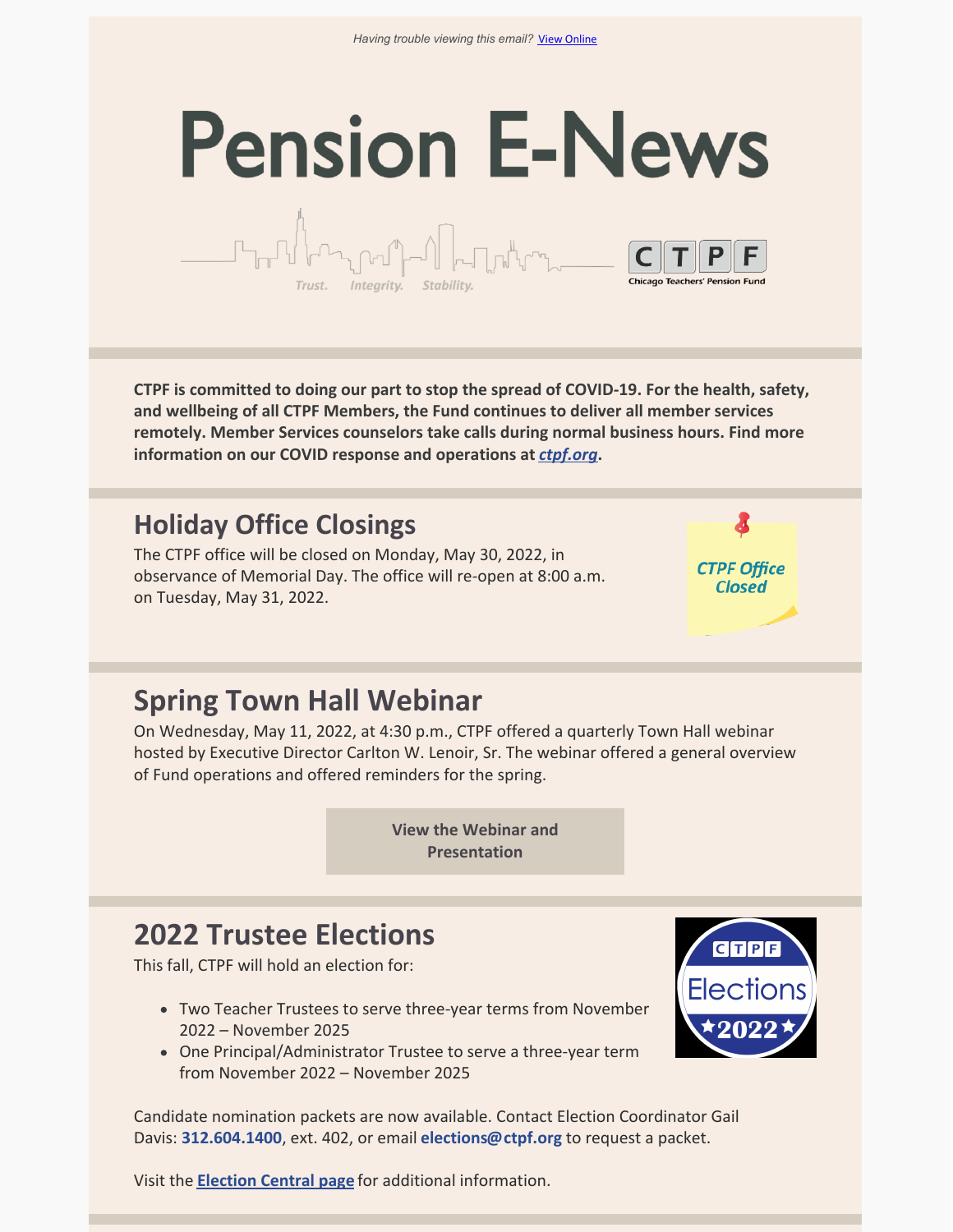### **Health Insurance Rebate Reminder**

Annuitants who have health insurance coverage from another source between January 1- December 31, 2021, received a mailing detailing the process for applying for a premium subsidy. Applicants **must complete and return the application (Form 355)**. The deadline to submit [applications](https://ctpf.org/sites/files/2022-03/2021_REBATE_Subsidy Application_vk3_FINAL.pdf) is August 31, 2022, with a grace period to September 16, 2022. Applications postmarked after September 16 will not qualify for a 2021 rebate.



*New This Year:***Outside Health Insurance Rebate Webinars**

CTPF offered webinars with information about eligibility requirements, required documentation, the timeline for the rebate process, and share pitfalls to avoid when completing the outside rebate application. Find a recorded version at **[ctpf.org](https://ctpf.org/)**.

## **June 1, 2022, AARP Medicare Supplement Plan F (UnitedHealthcare) Rate Increase**

Members who participate in the AARP Medicare Supplement Plan F (UnitedHealthcare) recently received a letter from UnitedHealthcare (UHC) with information regarding a June 1, 2022, rate increase. Plan F premiums are based on age, gender, vary by geographic area, and are determined directly by UHC.

The increases range from \$0.10 to \$11.61 per month and vary by individual situation. A majority of participants will have rate increases of \$4.18 or less. The new rate quoted by UHC does **not**include a CTPF member's 60% health insurance premium subsidy or the cost of the Express Scripts Medicare Part D pharmacy benefit. **[Learn](https://ctpf.org/news/june-1-2022-aarp-medicare-supplement-plan-f-unitedhealthcare-rate-increase) more here**.

### **Medicare Scam: Don't Divulge Your ID Number When a Stranger Calls**



and Medicaid Services (CMS) issuing more permanent plastic coverage cards, and asking card holders to confirm their ID number – this is false. New plastic cards are not being issued. You should not share any personal information – and with all phone calls asking for personal information the safest thing to do is hang up. **Medicare will NEVER call you for personal [information](https://www.ageoptions.org/wp-content/uploads/2022/04/SMP_Medicare-Card-Scam-TipSheet.pdf) over the phone. Click here to learn [more.](https://ctpf.org/news/medicare-scam-dont-divulge-your-id-number-when-stranger-calls)**

## **Preparing for Retirement**

Here are a few steps to take now if you intend to retire in 2022:

- Download and complete a **Retirement [Application](https://ctpf.org/sites/files/2022-04/Retirement Application Packet.pdf) Packet**. Read and review the forms and collect your required documentation. Refer to the retirement checklist in the Application for Service Retirement to help gather the necessary documentation. An incomplete form will delay the processing of your retirement benefit.
- Review the slides and recorded version of the 2022 retirement webinar.
	- **2022 Retirement Webinar [Presentation](https://ctpf.org/sites/files/2022-02/2022 Retirement Seminar Presentaion.pdf)**
	- **2022 [Retirement](https://ctpf.zoom.us/rec/play/unPiV2EIZr2X0npBjjyB29hB8yrZx7MV9KwpLqkGQnYVJr_OHkMDcnYlkOCBnyHDYHX2ORtvPRLtIOFK.wfH1p-s_InKBEX-v?continueMode=true&_x_zm_rtaid=DnB8j-CEQE6IaEmYcjLe8g.1645547971972.ce4fd490aebe918fab58a5749818c166&_x_zm_rhtaid=347) Webinar Recording**



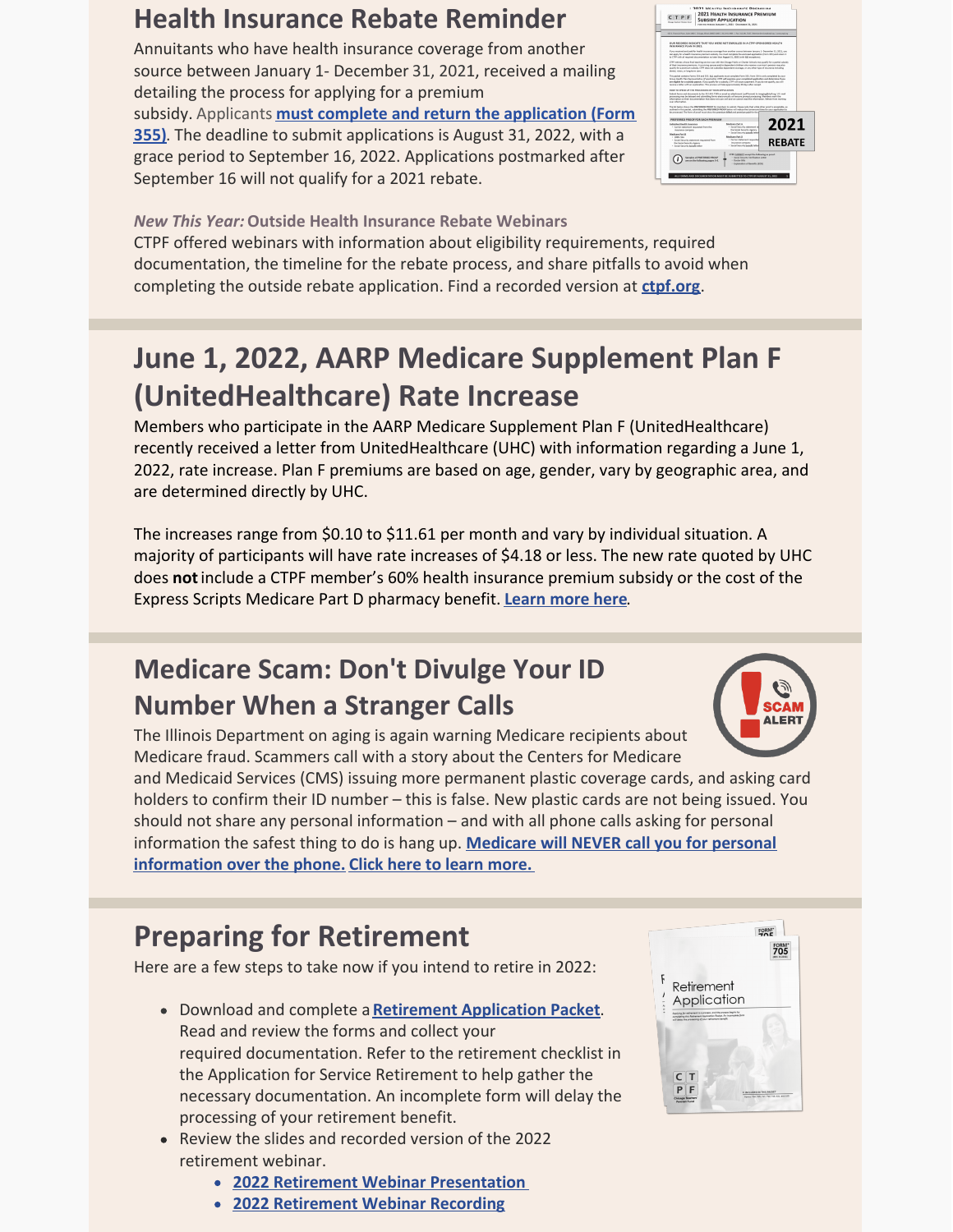- Collect or obtain the required personal identification documents listed on the checklist. (Applications missing any documentation will not be accepted).
- Member Services now offers remote notarization for CTPF documents, in accordance with Illinois law. Members who would like assistance notarizing CTPF documents should call or email Member Services at 312.641.4464 or email **[memberservices@ctpf.org](mailto:memberservices@ctpf.org)**, and request a videoconference for notarization.

### **CTPF COVID-19 Information & Resources**

CTPF is committed to doing our part to stop the spread of COVID-19. For the health, safety, and wellbeing of all CTPF Members, the Fund continues to deliver all member services remotely. The physical office remains closed to all but essential employees whose duties cannot be performed offsite. In-person services and counseling are suspended until it is safe to resume these operations.

CTPF has implemented the following changes for the health and safety of all:

- In-person appointments and services are suspended.
- Phone assistance, video counseling, and remote notarization appointments are available. Members should call 312.641.4464 or email **[memberservices@ctpf.org](mailto:memberservices@ctpf.org)** for assistance.
- US Mail processing may be delayed. Send benefit applications, forms, and documents by fax 312.641.7185 or email an attachment (.pdf or .jpg format) to **[imaging@ctpf.org](mailto:imaging@ctpf.org)** to ensure prompt processing.

Learn more on the COVID-19 Response Page **[ctpf.org/covid-19](https://ctpf.org/news-calendar/covid-19).**

### **Register today at** *my***CTPF**

New features have been added to the*myCTPF* Member Self-Service Portal. These updates offer an even more accessible and efficient *myCTPF* experience.

- Active members can now request an estimate of your CTPF retirement benefit (if you meet the eligibility requirements) and then view, download, and print when they are available.
- Active members, retirees, and survivors can view correspondence addresses through the portal.
- *myCTPF* is now accessible to surviving spouses.

Register today a[t](https://ctpf.org/myctpf) **[myCTPF.org](https://ctpf.org/myctpf)**.

### **CTPF Appreciates Your Feedback**

CTPF always appreciates feedback on its publications. Complete this brief**[survey](https://lp.constantcontactpages.com/sv/huLNgUU/ctpfsurvey?source_id=ece52b4b-7319-40b8-9eac-981808a8b7a9&source_type=em&c=)** and help us improve Pension E-News.

# **CALENDAR OF EVENTS**

All current meeting dates, office information, and upcoming event information can be found on the CTPF Calendar at **[ctpf.org/calendar](https://ctpf.org/news-calendar/calendar)**[.](https://ctpf.org/news-calendar/calendar)